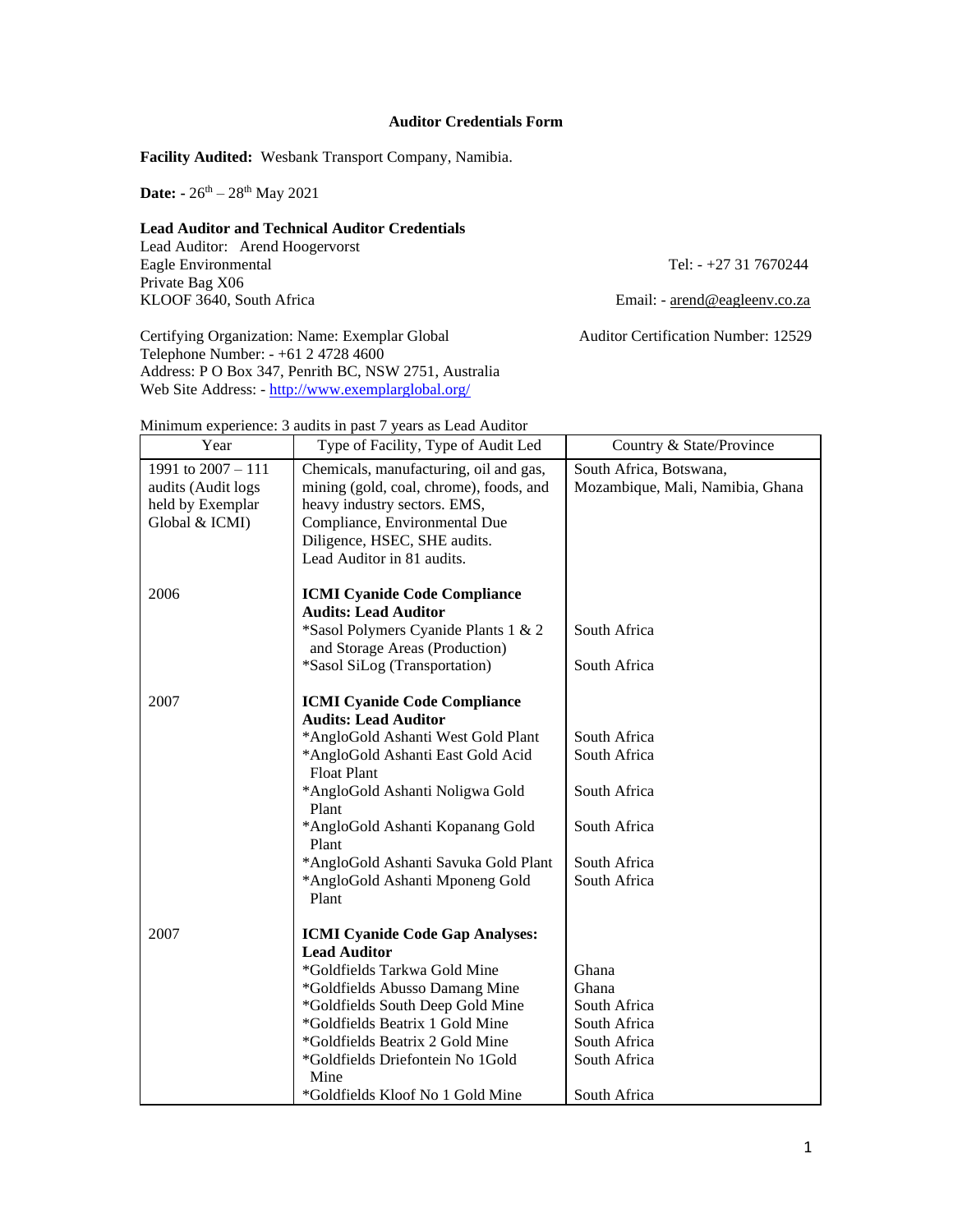|      | *Goldfields Kloof No 2 Gold Mine       | South Africa |
|------|----------------------------------------|--------------|
|      | *Goldfields Driefontein No 2Gold       | South Africa |
|      | Mine                                   |              |
|      |                                        |              |
|      | *Goldfields Driefontein No 3 Gold      | South Africa |
|      | Mine                                   |              |
|      | *Goldfields St Ives Gold Mine          | Australia    |
|      | *Goldfields Agnew Gold Mine            | Australia    |
|      | * Harmony No 1 Gold Plant              | South Africa |
|      | *AngloGold Ashanti Africa - Morila     | Mali         |
|      | Gold Mine                              |              |
|      | * AngloGold Ashanti Africa - Sadiola   | Mali         |
|      | & Yatela Gold Mines                    |              |
|      |                                        |              |
|      |                                        |              |
| 2008 | <b>ICMI Cyanide Code Compliance</b>    |              |
|      | <b>Audits: Lead Auditor</b>            |              |
|      | *Goldfields Tarkwa Gold Mine           | Ghana        |
|      | *Goldfields Abusso Damang Mine         | Ghana        |
|      | *Vehrad Transport & Haulage            | Ghana        |
|      | * Goldfields South Deep Gold Mine      | South Africa |
|      | * Goldfields Beatrix Gold Mine         | South Africa |
|      | *Goldfields Driefontein Gold Mine      | South Africa |
|      |                                        | Australia    |
|      | * Goldfields St Ives Gold Mine         |              |
|      | * Goldfields Agnew Gold Mine           | Australia    |
|      | * Goldfields Kloof Gold Mine           | South Africa |
|      | * AngloGold Ashanti Africa - Siguiri   | Guinea       |
|      | Gold Mine                              |              |
|      | * AngloGold Ashanti Africa - Yatela    | Mali         |
|      | Gold Mine                              |              |
|      |                                        |              |
| 2008 | <b>ICMI Cyanide Code Gap Analyses:</b> |              |
|      |                                        |              |
|      | <b>Lead Auditor</b>                    |              |
|      | *AngloGold Ashanti Africa - Navachab   | Namibia      |
|      | Gold Mine                              |              |
|      | *AngloGold Ashanti Africa - Gaita      | Tanzania     |
|      | Gold Mine                              |              |
|      | *Harmony Doornkop Gold Mine            | South Africa |
|      | *AngloGold Ashanti Africa - Iduapriem  | Ghana        |
|      | Gold Mine                              |              |
|      | *AngloGold Ashanti Africa - Siguiri    |              |
|      |                                        | Guinea       |
|      | Gold Mine                              |              |
|      | *Harmony Central Gold Mine             | South Africa |
|      | *Harmony Kalgold Gold Mine             | South Africa |
|      | *Harmony Evander Gold Mine             | South Africa |
|      | *Harmony Target Gold Mine              | South Africa |
|      | *Harmony Saaiplaas Gold Mine           | South Africa |
|      |                                        |              |
| 2009 | <b>ICMI Cyanide Code Compliance</b>    |              |
|      | <b>Audits: Lead Auditor</b>            |              |
|      | *Sasol Polymers Cyanide Plants 1 & 2   | South Africa |
|      |                                        |              |
|      | and Storage Areas (Production)         |              |
|      | *Sasol SiLog (Transportation)          | South Africa |
|      |                                        |              |
| 2010 | <b>ICMI Cyanide Code Compliance</b>    |              |
|      | <b>Audits: Lead Auditor</b>            |              |
|      | *Harmony Elandsrand Gold Plant         | South Africa |
|      |                                        | South Africa |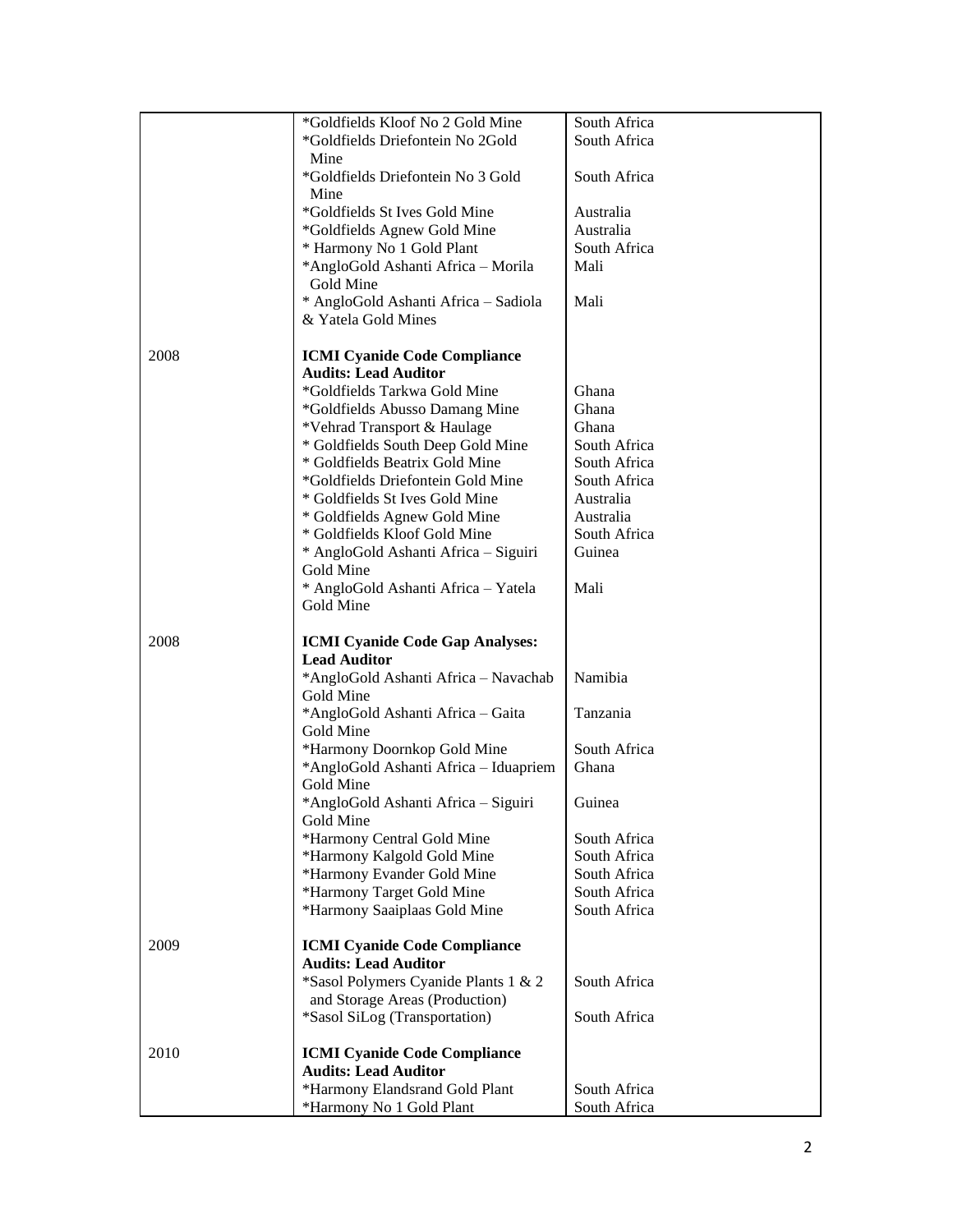|      | *Harmony Target Gold Plant                                            | South Africa |
|------|-----------------------------------------------------------------------|--------------|
|      | *Harmony Central Gold Plant                                           | South Africa |
|      | *Harmony Saaiplaas Gold Plant                                         | South Africa |
|      | *Harmony Evander-Kinross Gold Plant                                   | South Africa |
|      | *Harmony Doornkop Gold Plant                                          | South Africa |
|      | *AngloGold Ashanti Kopanang Gold<br>Plant                             | South Africa |
|      | *AngloGold Ashanti East Gold Acid<br>and Float (EGAF) Gold Plant      | South Africa |
|      | *AngloGold Ashanti Mponeng Gold<br>Plant                              | South Africa |
|      | *AngloGold Ashanti Savuka Gold Plant                                  | South Africa |
|      | *AngloGold Ashanti Noligwa Gold                                       | South Africa |
|      | Plant                                                                 |              |
| 2011 | <b>ICMI Cyanide Code Compliance</b>                                   |              |
|      | <b>Audits: Lead Auditor</b>                                           |              |
|      | *Newmont Ghana Ahafo Gold Mine                                        | Ghana        |
|      | * Vehrad Transport & Haulage                                          | Ghana        |
|      | *Gold Fields Ghana Damang Gold Mine                                   | Ghana        |
|      | *Gold Fields Ghana Tarkwa Gold Mine                                   | Ghana        |
|      | *African Barrick Tulawaka Gold Mine                                   | Tanzania     |
|      | * Tanker Services (Transportation)                                    | South Africa |
|      | * Gold Fields South Deep Gold Mine<br>* Gold Fields Beatrix Gold Mine | South Africa |
|      |                                                                       | South Africa |
| 2012 | <b>ICMI Cyanide Code Compliance</b>                                   |              |
|      | <b>Audits: Lead Auditor</b>                                           |              |
|      | *African Barrick Gold Bulyanhulu Mine                                 | Tanzania     |
|      | *Gold Fields Driefontein (KDC)Gold                                    | South Africa |
|      | Mine                                                                  |              |
|      | *Gold Fields St Ives Gold Mine                                        | Australia    |
|      | *Gold Fields Agnew Gold Mine                                          | Australia    |
|      | *African Gold Barrick North Mara Gold                                 |              |
|      | Mine                                                                  | Tanzania     |
|      | *AngloGold Ashanti Yatela Gold Mine                                   | Mali         |
|      | *AngloGold Ashanti Sadiola Gold Mine                                  | Mali         |
| 2013 | <b>ICMI Cyanide Code Compliance</b>                                   |              |
|      | <b>Audits: Lead Auditor</b>                                           |              |
|      | *AngloGold Ashanti Siguiri Gold Mine                                  | Guinea       |
|      | *African Barrick Gold Buzwagi Gold                                    | Tanzania     |
|      | Mine                                                                  |              |
|      | *AngloGold Ashanti Navachab Gold<br>Mine                              | Namibia      |
|      | *Harmony Joel Gold Mine                                               | South Africa |
|      | *Harmony Evander Gold Mine                                            | South Africa |
|      | *Harmony Kusasalethu Gold Mine                                        | South Africa |
|      | *Harmony One Plant                                                    | South Africa |
|      | *Harmony Target Gold Mine                                             | South Africa |
|      | *Harmony Saaiplaas Gold Plant                                         | South Africa |
|      | *Harmony Central Gold Plant                                           | South Africa |
|      | *Harmony Doornkop Gold Mine                                           | South Africa |
|      | *AngloGold Ashanti Obuasi Gold Mine                                   |              |
| 2014 | <b>ICMI Cyanide Code Compliance</b>                                   |              |
|      |                                                                       |              |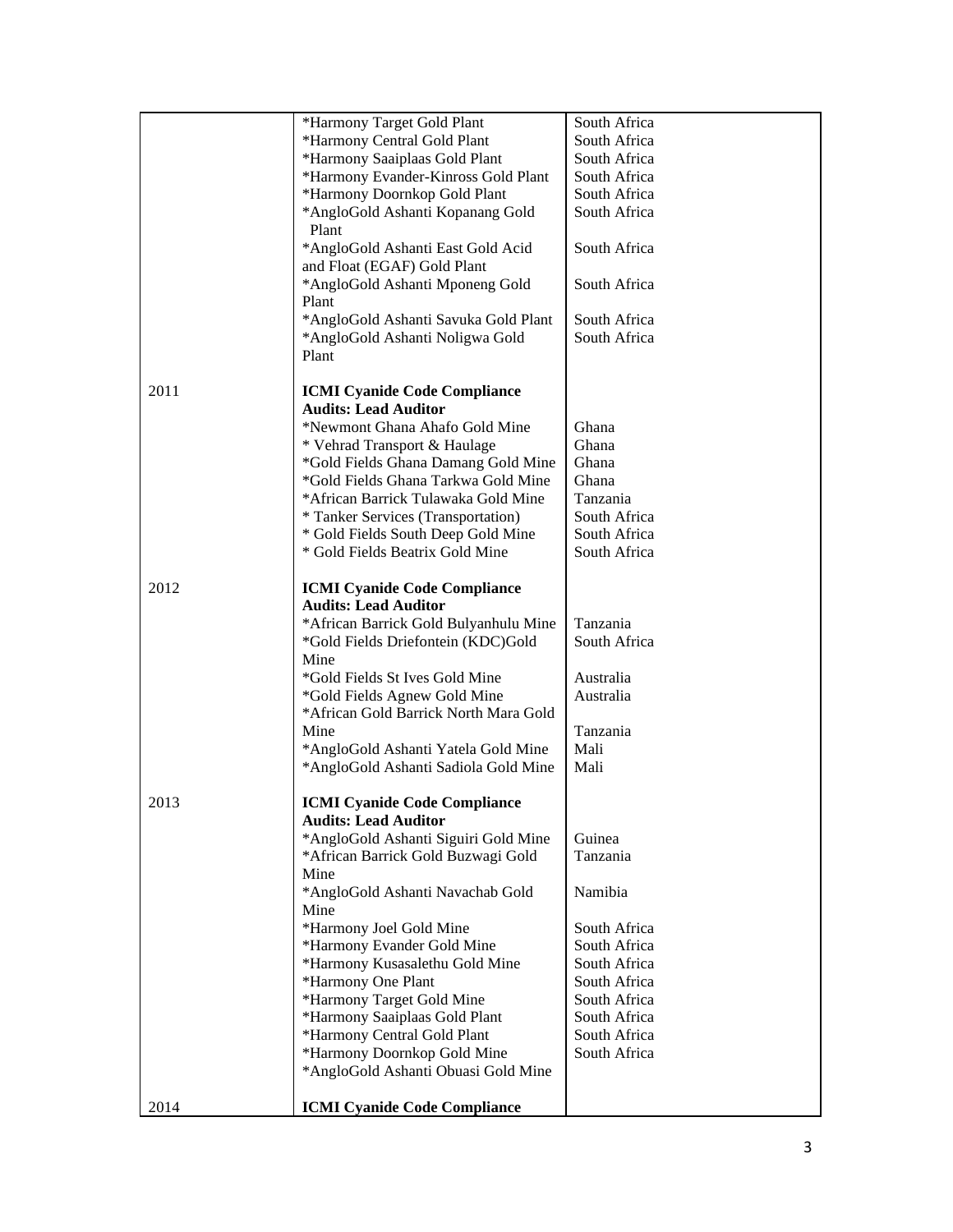|      | <b>Audits: Lead Auditor</b>                                                  |                |
|------|------------------------------------------------------------------------------|----------------|
|      | *Newmont Ahafo Gold Mine                                                     | Ghana          |
|      | *Vehrad Transport & Haulage                                                  | Ghana          |
|      | (Production)                                                                 | Ghana          |
|      | *Ma'Aden Gold & Base Metals                                                  | Saudi Arabia   |
|      | (Consignor/Transporter)                                                      |                |
|      | *Ma'Aden Gold & Base Metals Al                                               | Saudi Arabia   |
|      | Amar Gold Mine                                                               |                |
|      | * Newmont Akyem Gold Mine                                                    | Ghana          |
|      |                                                                              |                |
| 2015 | <b>ICMI Cyanide Code Compliance</b><br><b>Audits: Lead Auditor (and/or</b>   |                |
|      |                                                                              |                |
|      | <b>Production Auditor)</b><br>*Acacia Bulyanhulu Gold Mine                   | Tanzania       |
|      | *Sasol SA Cyanide 1 &2 (Production)                                          | South Africa   |
|      | *AngloGold Ashanti Iduapriem Gold                                            | Ghana          |
|      | Mine                                                                         |                |
|      |                                                                              |                |
| 2016 | <b>ICMI Cyanide Code Compliance</b>                                          |                |
|      | <b>Audits: Lead Auditor</b>                                                  |                |
|      | *AngloGold Ashanti Geita Gold Mine                                           | Tanzania       |
|      | *Acacia North Mara Gold Mine                                                 | Tanzania       |
|      | *Harmony Joel God Mine                                                       | South Africa   |
| 2017 | <b>ICMI Cyanide Code Compliance</b>                                          |                |
|      | <b>Audits: Lead Auditor</b>                                                  |                |
|      | *AngloGold Ashanti Noligwa Gold                                              | South Africa   |
|      | Plant                                                                        |                |
|      | *AngloGold Ashanti West Gold Plant                                           | South Africa   |
|      | *AngloGold Ashanti Kopanang Gold                                             | South Africa   |
|      | Plant                                                                        |                |
|      | *AngloGold Ashanti Mponeng Gold                                              | South Africa   |
|      | Plant                                                                        | South Africa   |
|      | *AngloGold Ashanti Savuka Gold Plant<br>*Acacia Buzwagi Gold Plant           | Tanzania       |
|      | *Vehrad Transport & Haulage Company                                          | Ghana          |
|      | (Transport)                                                                  |                |
|      | *Vehrad Transport & Haulage Company                                          | Ghana          |
|      | (Production)                                                                 |                |
|      | *Ma'aden Gold and Base Metals                                                | Saudi Arabia   |
|      | (Consignor/Transporter)                                                      |                |
|      |                                                                              |                |
| 2018 | <b>ICMI Cyanide Code Compliance</b><br><b>Audits: Lead Auditor</b>           |                |
|      | *Newmont Akyem Gold Mine                                                     | Ghana          |
|      | * MBH Bulk Haulers, (Pre-operational                                         | South Africa   |
|      | Transporter)                                                                 |                |
|      | * Sasol SA Cyanide 1 & 2 (Production)                                        | South Africa   |
|      |                                                                              |                |
| 2019 | <b>ICMI Cyanide Code Compliance</b>                                          |                |
|      | <b>Audits: Lead Auditor</b>                                                  |                |
|      | *AngloGold Ashanti Iduapriem Gold                                            | Ghana          |
|      | Mine                                                                         |                |
|      | *AngloGold Ashanti Sadiola Gold Mine<br>*AngloGold Ashanti Siguiri Gold Mine | Mali<br>Guinea |
|      | *AngloGold Ashanti Geita Gold Mine                                           | Tanzania       |
|      |                                                                              |                |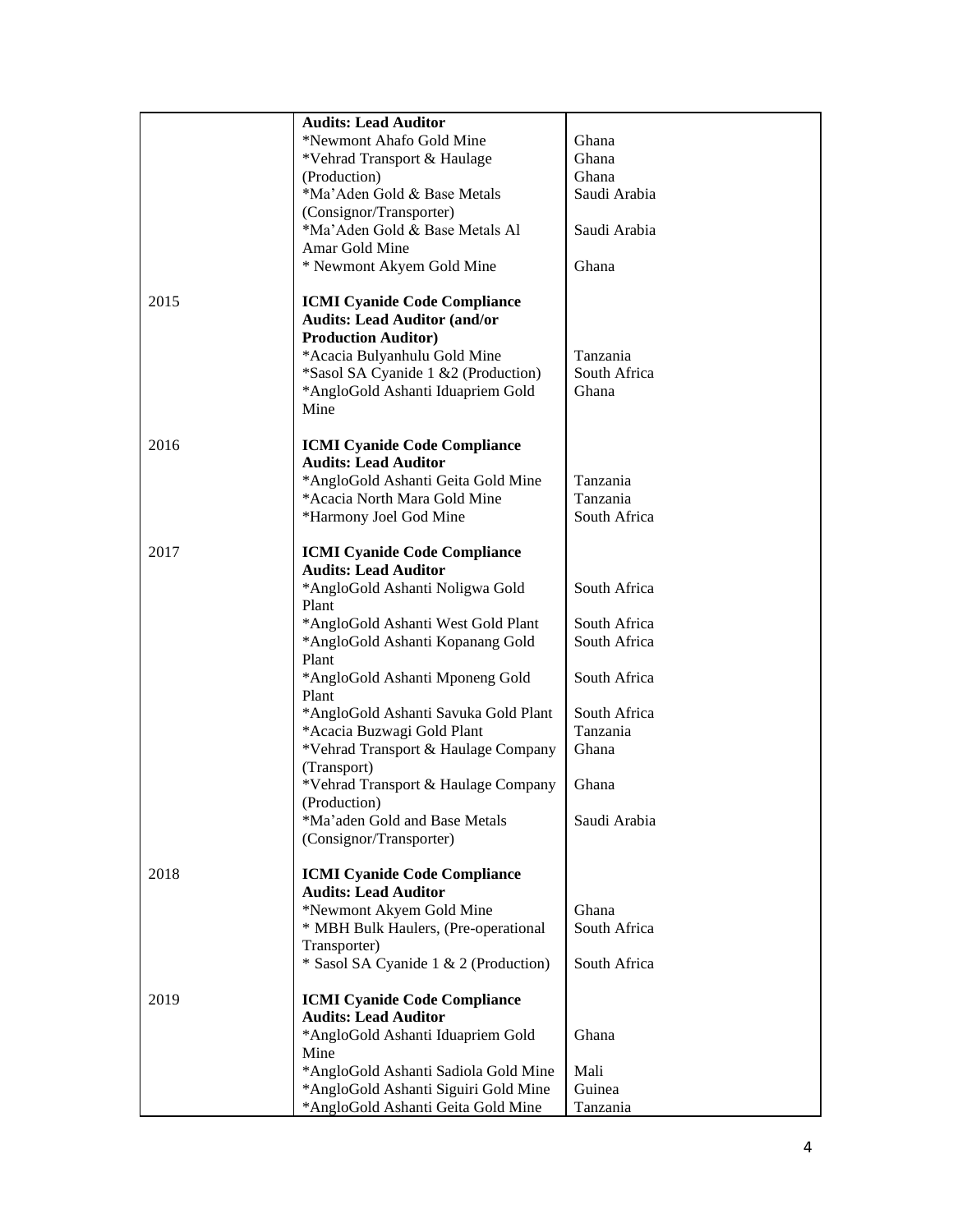|      | Golden Star Wassa Gold Mine           | Ghana         |
|------|---------------------------------------|---------------|
|      | *Ma'aden Mahd Gold Mine               | Saudi Arabia  |
|      | *AfriChem Warehouse and Incinerator   | Ghana         |
|      | (Production)                          |               |
|      |                                       |               |
| 2020 | <b>ICMI Cyanide Code Compliance</b>   |               |
|      | <b>Audits: Lead Auditor</b>           |               |
|      | *Harmony Noligwa Gold Mine            | South Africa  |
|      | *Bidvest International Logistics      |               |
|      | (Transporter)                         | South Africa) |
|      | *Harmony Target Gold Plant            | South Africa  |
|      | *Harmony No 1 Gold Plant              | South Africa  |
|      | * Lucerne Transport (Pre-Operational  | South Africa  |
|      | Transporter)                          |               |
|      | *Harmony Kusasalethu Gold Plant       | South Africa  |
|      |                                       |               |
| 2021 | <b>ICMI Cyanide Code Compliance</b>   |               |
|      | <b>Audits: Lead Auditor</b>           |               |
|      | *Harmony Central Gold Plant           | South Africa  |
|      | *Evander Gold Mine Kinross Gold Plant | South Africa  |
|      | *EGM Elikhulu Tailings Retreatment    | South Africa  |
|      | Plant                                 |               |
|      | *Vehrad Transport & Haulage           | Ghana         |
|      | (Transport recertification)           |               |

## **Cyanide-related Operations Experience**

Each auditor must have at least 3 years; at least one auditor must have at least 7 years' experience

| Auditor                                                                                          | Yrs. | <b>Relevant Position Titles</b>                                                                                                                                                                       | Types of Operations                                                                                                                                                     |
|--------------------------------------------------------------------------------------------------|------|-------------------------------------------------------------------------------------------------------------------------------------------------------------------------------------------------------|-------------------------------------------------------------------------------------------------------------------------------------------------------------------------|
| <b>Richard Durrant</b><br>ICMI Lead Auditor,<br>Transport Auditor &<br><b>Production Auditor</b> | 40   | <b>Road Transport Operations</b><br>Manager/Director / SHEQ<br>Director / SQAS (Safety &<br>Quality Assessment for<br>Sustainability)-AFRICA<br>Road Transportation and<br><b>Warehousing Auditor</b> |                                                                                                                                                                         |
|                                                                                                  | 2021 |                                                                                                                                                                                                       | Vehrad Transport & Haulage (Transport<br>recertification)<br>Vehrad Transport & Haulage<br>(Production recertification)<br>54 x SQAS Road Transport audits (to<br>date) |
|                                                                                                  | 2020 |                                                                                                                                                                                                       | Lucerne Transport (Pre-operational<br>certification)                                                                                                                    |
|                                                                                                  | 2020 |                                                                                                                                                                                                       | <b>Bidvest International Logistics</b><br>(Transport certification)<br>31 x SQAS Road transport audits                                                                  |
|                                                                                                  | 2019 |                                                                                                                                                                                                       | 56 x SQAS Road transport audits                                                                                                                                         |
|                                                                                                  | 2018 |                                                                                                                                                                                                       | 59 x SQAS Road transport audits                                                                                                                                         |
|                                                                                                  | 2017 |                                                                                                                                                                                                       | 54 x SQAS Road transport audits                                                                                                                                         |
|                                                                                                  | 2016 |                                                                                                                                                                                                       | 41 x SQAS Road transport audits                                                                                                                                         |
|                                                                                                  | 2015 |                                                                                                                                                                                                       | 29 x SQAS Road transport audits                                                                                                                                         |
|                                                                                                  | 2014 |                                                                                                                                                                                                       | 18 x SQAS Road transport audits                                                                                                                                         |